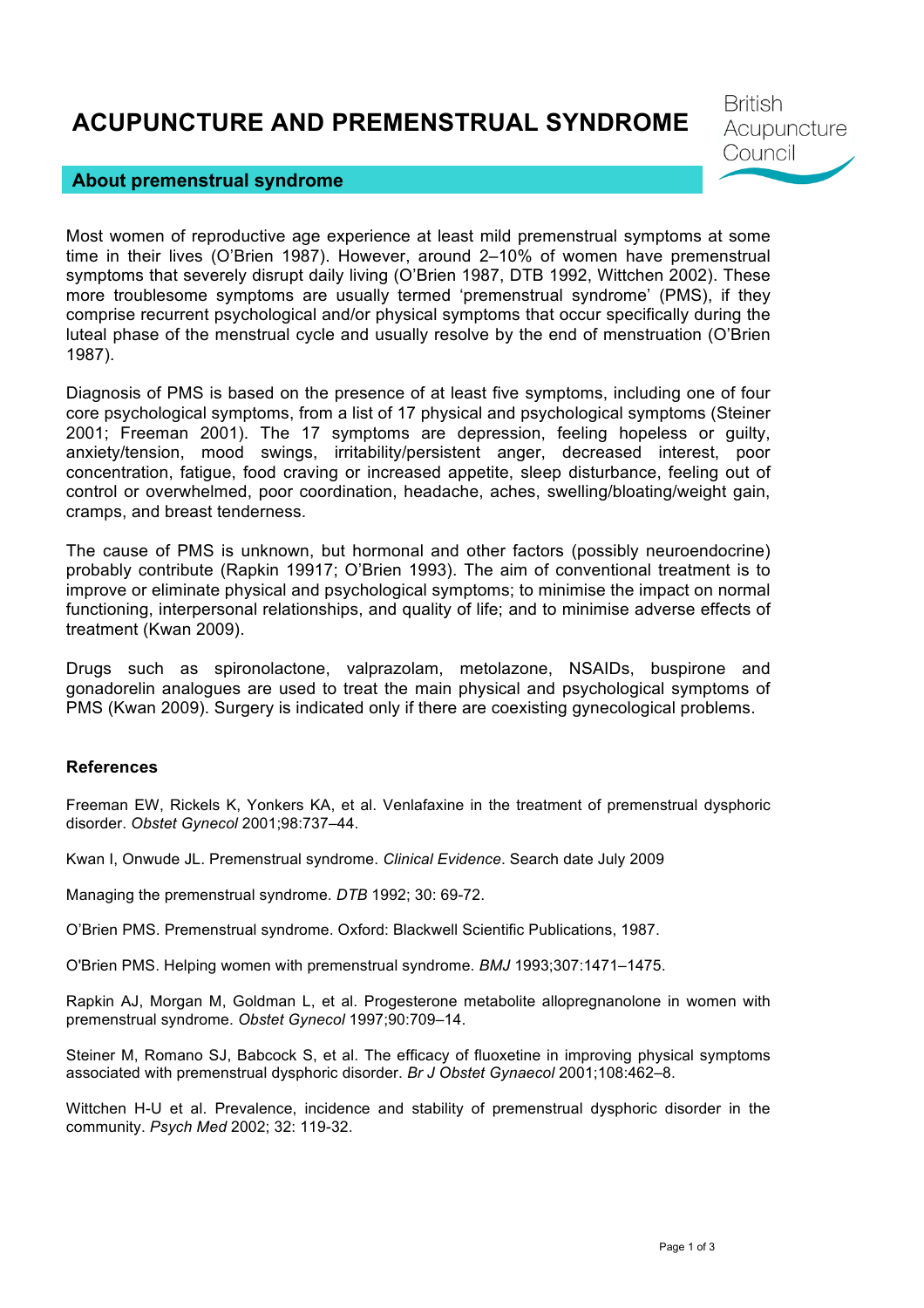#### **How acupuncture can help**

A randomised controlled trial (Jin 2007), pilot study (Shin 2009) and systematic review (Cho 2010) have found some evidence to suggest acupuncture reduces PMS symptoms, but more high quality studies are needed to confirm this. (see Table overleaf)

Acupuncture may help reduce symptoms of PMS by:

\* increasing relaxation and reducing tension (Samuels 2008). Acupuncture can alter the brain's mood chemistry, reducing serotonin levels (Zhou 2008) and increasing endorphins (Han, 2004) and neuropeptide Y levels (Lee 2009), which can help to combat negative affective states.

\*stimulating nerves located in muscles and other tissues, which leads to release of endorphins and other neurohumoral factors, and changes the processing of pain in the brain and spinal cord (Pomeranz, 1987, Zijlstra 2003, Cheng 2009);

\* reducing inflammation, by promoting release of vascular and immunomodulatory factors Kavoussi 2007, Zijlstra 2003).

### **About traditional acupuncture**

Acupuncture is a tried and tested system of traditional medicine, which has been used in China and other eastern cultures for thousands of years to restore, promote and maintain good health. Its benefits are now widely acknowledged all over the world, and in the past decade traditional acupuncture has begun to feature more prominently in mainstream healthcare in the UK. In conjunction with needling, the practitioner may use techniques such as moxibustion, cupping, massage or electro-acupuncture. They may also suggest dietary or lifestyle changes.

Traditional acupuncture takes a holistic approach to health and regards illness as a sign that the body is out of balance. The exact pattern and degree of imbalance is unique to each individual. The traditional acupuncturist's skill lies in identifying the precise nature of the underlying disharmony and selecting the most effective treatment. The choice of acupuncture points will be specific to each patient's needs. Traditional acupuncture can also be used as a preventive measure to strengthen the constitution and promote general wellbeing.

An increasing weight of evidence from Western scientific research (see overleaf) is demonstrating the effectiveness of acupuncture for treating a wide variety of conditions. From a biomedical viewpoint, acupuncture is believed to stimulate the nervous system, influencing the production of the body's communication substances - hormones and neurotransmitters. The resulting biochemical changes activate the body's self-regulating homeostatic systems, stimulating its natural healing abilities and promoting physical and emotional wellbeing.

### **About the British Acupuncture Council**

With over 3000 members, the British Acupuncture Council (BAcC) is the UK's largest professional body for traditional acupuncturists. Membership of the BAcC guarantees excellence in training, safe practice and professional conduct. To find a qualified traditional acupuncturist, contact the British Acupuncture Council on 020 8735 0400 or visit www.acupuncture.org.uk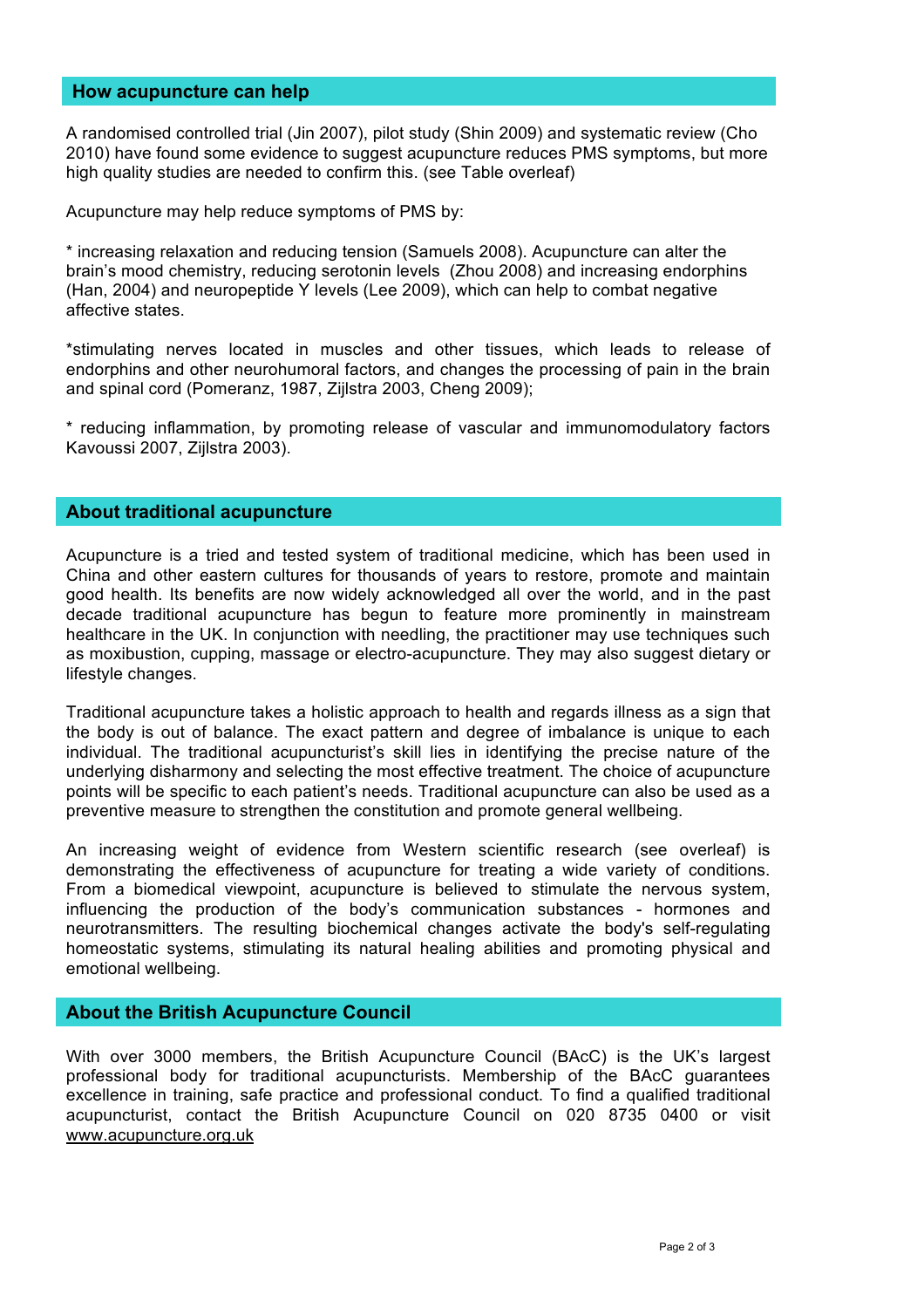# **ACUPUNCTURE AND PREMENSTRUAL SYNDROME**

**British** Acupuncture Council

## **The evidence**

| <b>Research</b>                                                                                                                                                                                                                 | <b>Conclusion</b>                                                                                                                                                                                                                                                                                                                                                                                                                                                                                                                                                                                                                                                                                                                                                                                                                                                                            |
|---------------------------------------------------------------------------------------------------------------------------------------------------------------------------------------------------------------------------------|----------------------------------------------------------------------------------------------------------------------------------------------------------------------------------------------------------------------------------------------------------------------------------------------------------------------------------------------------------------------------------------------------------------------------------------------------------------------------------------------------------------------------------------------------------------------------------------------------------------------------------------------------------------------------------------------------------------------------------------------------------------------------------------------------------------------------------------------------------------------------------------------|
| <b>Systematic review</b>                                                                                                                                                                                                        |                                                                                                                                                                                                                                                                                                                                                                                                                                                                                                                                                                                                                                                                                                                                                                                                                                                                                              |
| Cho SH, Kim J. Efficacy of acupuncture in<br>management of premenstrual syndrome: A<br>systematic review. Complementary Therapies in<br>Medicine 2010; 18: 104-11.                                                              | A systematic review including 9 randomised controlled trials that assessed the<br>effectiveness and adverse effects of acupuncture for the symptomatic treatment of<br>PMS. Four studies reported a significant difference in reduction of PMS symptoms for<br>acupuncture treatment compared with pharmacological treatment. Two studies<br>reported improvements in primary symptoms within acupuncture and herbal<br>medications groups compared with baseline. Only two trials reported information<br>regarding acupuncture-related adverse events, which included one case of a small<br>subcutaneous haematoma. The reviewers concluded that, although the included trials<br>showed that acupuncture may be beneficial to patients with PMS, there is insufficient<br>evidence to support this conclusion due to methodological flaws in the studies.                                |
| <b>Clinical studies</b>                                                                                                                                                                                                         |                                                                                                                                                                                                                                                                                                                                                                                                                                                                                                                                                                                                                                                                                                                                                                                                                                                                                              |
| Jin H et al. Clinical observation on acupuncture at the<br>five-zangshu for treatment of perimenopausal<br>syndrome. [Chinese]. Zhongguo Zhenjiu 2007;<br>$27:572-4.$                                                           | A randomised controlled trial that observed therapeutic effect and safety of<br>acupuncture in the treatment of 40 women with PMS. The treatment group was<br>treated with acupuncture and the control group with Premarin tablets. The<br>therapeutic effects and changes of Kupperman scores and serum estradiol (E2)<br>levels before and after treatment were observed. The total effective rate was<br>90.0% in the treatment group vs. 65.0% in the control group (p<0.05). After<br>treatment, serum E2 level increased (p<0.01), with a significant difference between<br>the two groups (p<0.05). There was also a significant difference between the two<br>groups in Kupperman symptom score index after treatment $(p<0.05)$ . The reviewers<br>concluded that the therapeutic effect of acupuncture is better than that of<br>Premarin for treatment of perimenopausal syndrome |
| Shin KR et al. The effect of hand acupuncture therapy<br>and hand moxibustion therapy on premenstrual<br>syndrome among Korean women. Western Journal of<br>Nursing Research 2009; 31: 171-86.                                  | A pilot study that compared the effects of hand acupuncture and hand moxibustion<br>therapy with a control group (no treatment) 22 women with PMS. After acupuncture<br>and moxibustion treatment, there were significant reductions in overall symptom<br>reports, and in abdominal pain and bloating, compared with both pre-treatment levels<br>and relative to controls. Rapid mood changes were also reduced in the post-treatment<br>period in both the hand acupuncture and hand moxibustion groups, but not in the<br>control group. The researchers concluded that hand acupuncture and hand<br>moxibustion therapy may be effective strategies for women to reduce PMS<br>symptoms.                                                                                                                                                                                                |
| Research on mechanisms for acupuncture<br>in general                                                                                                                                                                            |                                                                                                                                                                                                                                                                                                                                                                                                                                                                                                                                                                                                                                                                                                                                                                                                                                                                                              |
| Cheng KJ. Neuroanatomical basis of acupuncture<br>treatment for some common illnesses. Acupunct Med<br>2009;27: 61-4.                                                                                                           | A review that looked at acupuncture treatment for some common conditions. It is<br>found that, in many cases, the acupuncture points traditionally used have a<br>neuroanatomical significance from the viewpoint of biomedicine. From this, the<br>reviewers hypothesize that plausible mechanisms of action include intramuscular<br>stimulation for treating muscular pain and nerve stimulation for treating neuropathies.                                                                                                                                                                                                                                                                                                                                                                                                                                                               |
| Lee B et al. Effects of acupuncture on chronic<br>corticosterone-induced depression-like behavior and<br>expression of neuropeptide Y in the rats.<br>Neuroscience Letters 2009; 453: 151-6.                                    | In animal studies, acupuncture has been found to significantly reduce anxiety-like<br>behaviour, and increase brain levels of neuropeptide Y, the brain levels of which<br>appear to correlate with reported anxiety.                                                                                                                                                                                                                                                                                                                                                                                                                                                                                                                                                                                                                                                                        |
| Samuels N et al. Acupuncture for psychiatric illness: a<br>literature review. Behav Med 2008; 34: 55-64                                                                                                                         | A literature review of acupuncture for psychiatric illness, which presents research that<br>found acupuncture to increase central nervous system hormones, including ACTH,<br>beta-endorphins, serotonin, and noradrenaline. It concludes that acupuncture can<br>have positive effects on depression and anxiety.                                                                                                                                                                                                                                                                                                                                                                                                                                                                                                                                                                           |
| Zhou Q et al. The effect of electro-acupuncture on the<br>imbalance between monoamine neurotransmitters<br>and GABA in the CNS of rats with chronic emotional<br>stress-induced anxiety. Int J Clin Acupunct 2008;17:<br>79-84. | A study of the regulatory effect of electro-acupuncture on the imbalance between<br>monoamine neurotransmitters and GABA in the central nervous system of rats with<br>chronic emotional stress-induced anxiety. The levels of serotonin, noradrenaline and<br>dopamine fell significantly, while GABA levels were significantly higher in the rats<br>given acupuncture (P<0.05, or P<0.0). The researchers concluded that the anti-<br>anxiety effect of electro-acupuncture may relate to its regulation of the imbalance of<br>neurotransmitters.                                                                                                                                                                                                                                                                                                                                        |
| Kavoussi B, Ross BE. The neuroimmune basis of<br>anti-inflammatory acupuncture. Integr Cancer Ther<br>2007; 6: :251-7.                                                                                                          | A review that suggests the anti-inflammatory actions of traditional and electro-<br>acupuncture are mediated by efferent vagus nerve activation and inflammatory<br>macrophage deactivation.                                                                                                                                                                                                                                                                                                                                                                                                                                                                                                                                                                                                                                                                                                 |